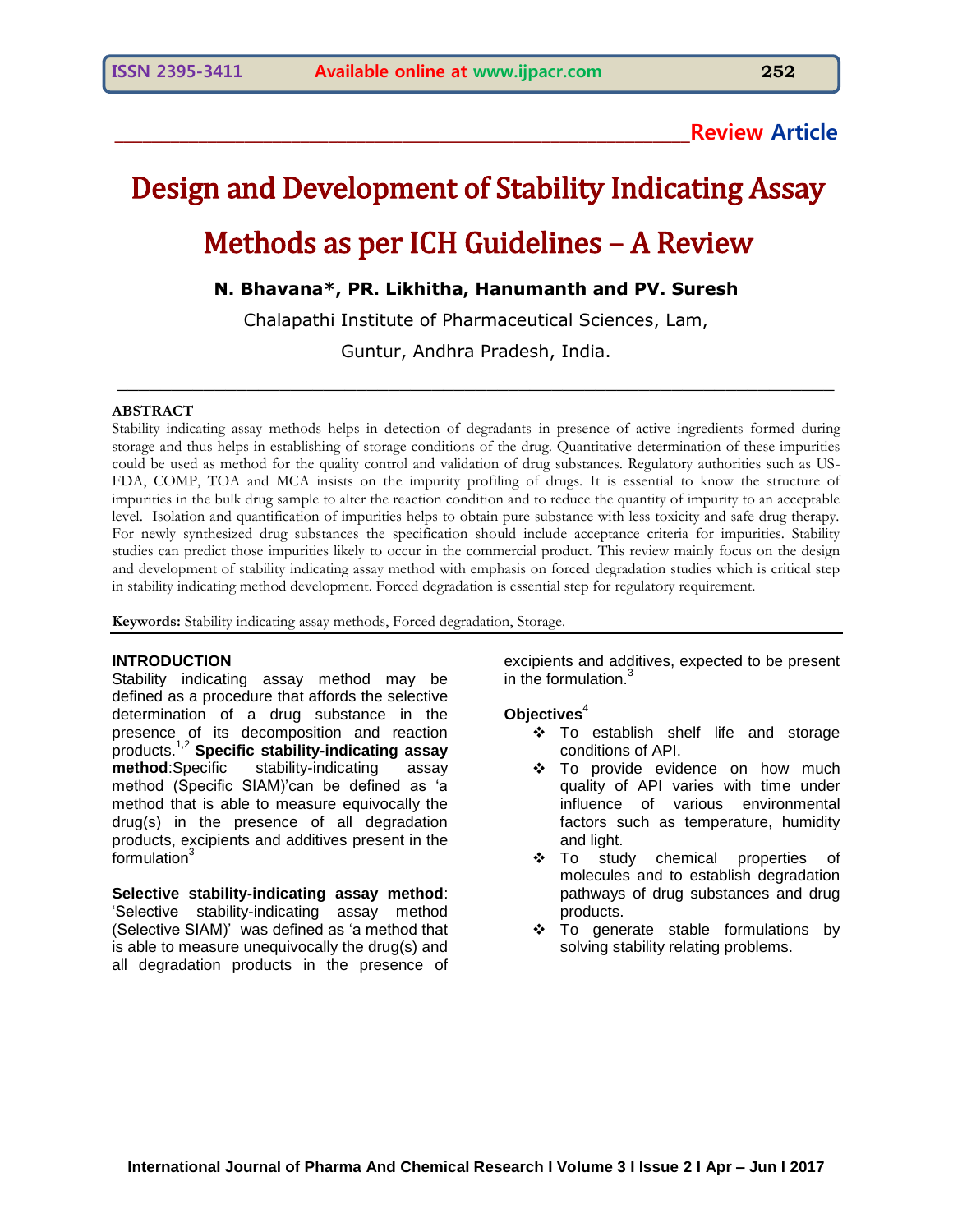| <b>Standard</b>                       | <b>Title and reference</b>                                   |  |  |
|---------------------------------------|--------------------------------------------------------------|--|--|
| ाञ<br>ICH Q1A(R2)                     | Stability Testing of New Drug Substances and Products        |  |  |
| ICH Q1B <sup>[6]</sup>                | Photo stability Testing of New Drug Substances and           |  |  |
|                                       | Products                                                     |  |  |
| ICH Q2B $^{17}$                       | Validation of Analytical Procedures: Methodology             |  |  |
| ICH $Q3A(R)^{[8]}$                    | Impurities in New Drug Substances                            |  |  |
| $ICH Q3B(R)$ <sup>[9]</sup>           | Impurities in New Drug Products                              |  |  |
| ICHQ6A[10]                            | Requirements for stability indication assays under universal |  |  |
|                                       | tests/criteria for both drug substance sand drug products.   |  |  |
| FDA Guidance <sup>[11]</sup>          | Submitting Documentation for the Stability of Human Drugs    |  |  |
|                                       | and biological                                               |  |  |
| FDA Guideline <sup>[12]</sup>         | Submitting Samples and Analytical Data for Methods           |  |  |
|                                       | Validation                                                   |  |  |
| FDA Reviewer Guidance <sup>[13]</sup> | Validation of Chromatographic Methods                        |  |  |
| FDA Guidance [14]                     | Stability testing of Drug Substances and Drug Products       |  |  |
| FDA Guidance <sup>[15]</sup>          | Analytical Procedures and Methods Validation.                |  |  |
| FDA Guidance <sup>[16]</sup>          | INDs for Phase 2 and Phase 3 Studies, Chemistry,             |  |  |
|                                       | Manufacturing, and Control Information.                      |  |  |

## **Table 1: GUIDANCE DOCUMENTS FOR STRESS TESTING**

## **STEPS INVOLDED IN DEVELOPMENT OFVALIDATED STABILITY INDICATING ASSAY METHODS<sup>17</sup>**

**STEP1:** Critical study of the drug structure toassess the likely decomposition routes.

**STEP2:** Collection of information on physico chemical properties.

**STEP3:** Stress (forceddecomposition) studies

**STEP4:** Preliminary separation studies on stressed samples

**STEP5:** Final method development and optimization

**STEP6:** Identification and characterization of degradation products and preparation of standards

**STEP7:** Validation of SIAM s

### **1. Critical study of the drug structure to assess the likely decomposition routes**18,19

Information on degradation can be easily gained from the structure by the study of functional groups and other key components.

- $\checkmark$  Amides, Esters, lactams, lactones undergo hydrolysis.
- $\checkmark$  Thiols, thioethers undergo oxidation.
- $\checkmark$  N-oxides –photodecomposition.

For congener type of drugs the degradation chemistry is based on the reported behavior of other drugs.

Ex: More than 40 penicillin's are in clinical practices which have almost same degradation behavior at beta lactam moiety.

Sometimes congeners might show existence of new degraded products particularly upon influence of the substitutes.

Ex: Amino penicillin show formation of polymers.

# **2. Collection of information on physico chemical properties<sup>20</sup>**

Various physico chemical parameters such as p<sup>ka,</sup> log P, Solubility, absorptivity and absorption maxima of drug are to be studied. IMPORTANCE OF VARIOUS PARAMETERS:

P<sup>ka</sup> - p<sup>H</sup> related changes in retention occur at p<sup>H</sup> values within 1.5 units of  $p^{ka}$  values.

**Ionization values**- helps in selecting p<sup>H</sup> of buffer to be used in mobile phase.

**Log P**-identification of log p values for drug and degraded products provides much information about the separation behavior likely to be obtained in particular stationary phase.

**Solubility data**- if solubility profile of drug in aqueous and organic solvents is known it will be useful in selection of sample solvents and mobile phase in HPLC.

**Absorption maxima**- HPLC and UV detector is widely used absorption maxima should be known due to extinction of drug and degradation products in different solvents at different p<sup>H</sup>.3.3.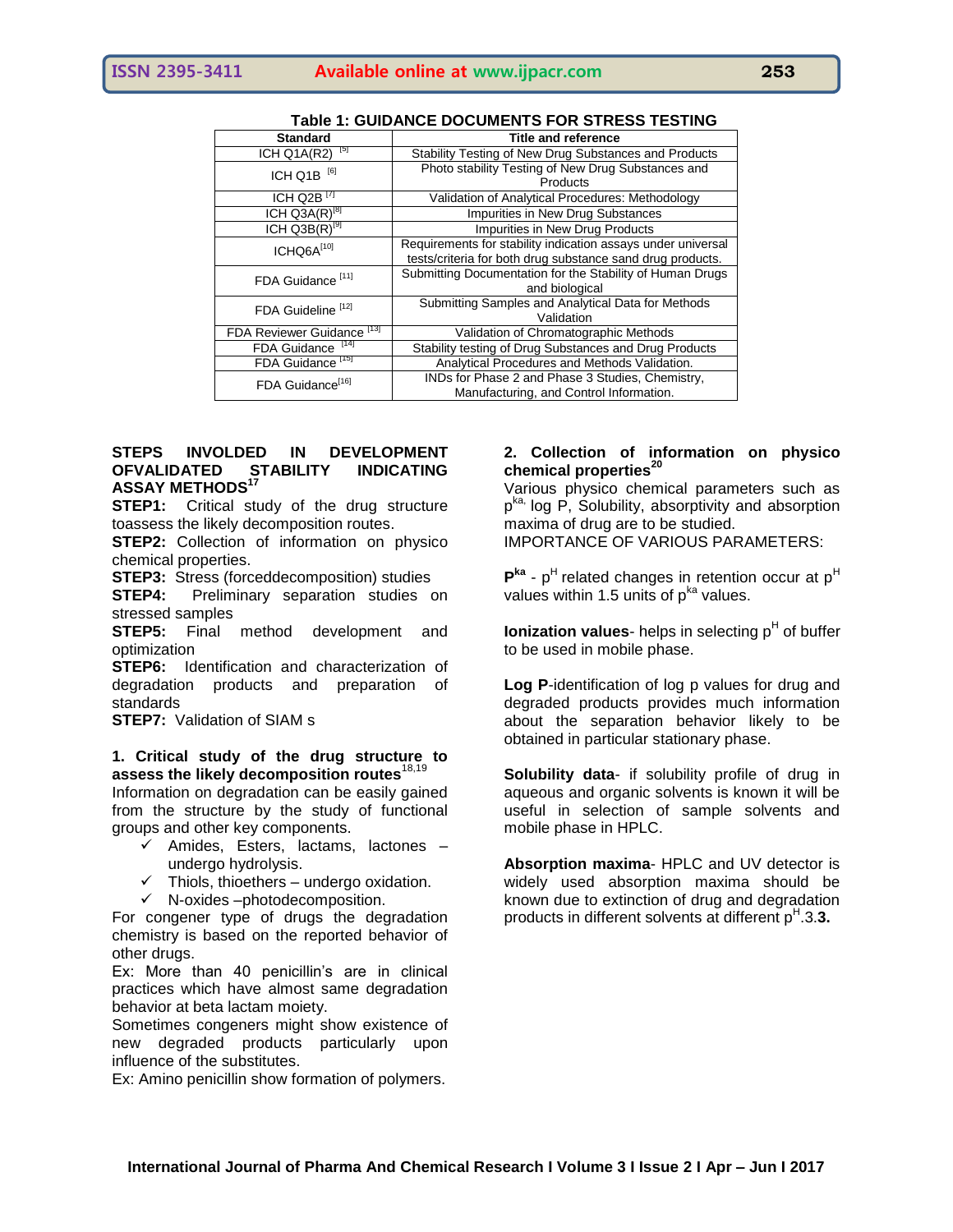# **Stress (forced decomposition) studies**





# **Objective of forced degradation studies**<sup>20</sup>

Forced degradation studies are carried out to achieve the following purposes:

- To produce the possible degradants by subjecting to various conditions of temperature and humidity.
- \* By forced degradation studies, degradation mechanisms of drug

substance or drug product was revealed.

 By structural elucidation of degradants we can differentiate whether the degradants are formed from API or excipients.

| Table 2: CONDITIONS GENERALLY EMPLOYED FOR FORCED DEGRADATION <sup>21</sup> |
|-----------------------------------------------------------------------------|
|-----------------------------------------------------------------------------|

| <b>DEGRADATION TYPE</b> | <b>EXPERIMENTAL</b><br><b>CONDITION</b>                                                  | <b>STORAGE CONDITION</b>                                                      | <b>SAMPLING TIME</b>                         |
|-------------------------|------------------------------------------------------------------------------------------|-------------------------------------------------------------------------------|----------------------------------------------|
|                         | <b>CONTROL API(no acid or</b><br>base)                                                   | $40^{\circ}$ C, 60 $^{\circ}$ C                                               | $1,3,5$ days                                 |
| <b>HYDROLYSIS</b>       | 0.1 N NaOH                                                                               | $40^{\circ}$ C,60 $^{\circ}$ C                                                | $1,3,5$ days                                 |
|                         | Acid control(no API)                                                                     | $40^{\circ}$ C, 60 $^{\circ}$ C                                               | $1,3,5$ days                                 |
|                         | Base control(no API)                                                                     | $40^{\circ}$ C, $60^{\circ}$ C                                                | $1,3,5$ days                                 |
|                         | pH:2,4,6,8                                                                               | 40 $^{\circ}$ C,60 $^{\circ}$ C                                               | $1,3,5$ days                                 |
|                         | 3%H2O2                                                                                   | $25^{\circ}$ C                                                                | $1,3,5$ days                                 |
| <b>OXIDATION</b>        | Peroxide control                                                                         | $25^{\circ}$ C,60 $^{\circ}$ C                                                | $1,3,5$ days                                 |
|                         | Azobisisobutyronitrile(AIBN)                                                             | $40^{\circ}$ C,60 $^{\circ}$ C                                                | $1,3,5$ days                                 |
|                         | <b>AIBN control</b>                                                                      | 40 $^{\circ}$ C,60 $^{\circ}$ C                                               | $1,3,5$ days                                 |
| <b>PHOTOLYTIC</b>       | Light, 1X ICH                                                                            | <b>NA</b>                                                                     | $1,3,5$ days                                 |
|                         | Light, 3X ICH                                                                            | <b>NA</b>                                                                     | $1,3,5$ days                                 |
|                         | <b>Light Control</b>                                                                     | <b>NA</b>                                                                     | $1,3,5$ days                                 |
| <b>THERMAL</b>          | <b>Heat chamber</b><br><b>Heat chamber</b><br><b>Heat chamber</b><br><b>Heat control</b> | $60^{\circ}$ C<br>60° C/75% RH<br>$80^{\circ}$ C<br>80° C/75% RH<br>Room Temp | $1,3,5$ days<br>$1,3,5$ days<br>$1,3,5$ days |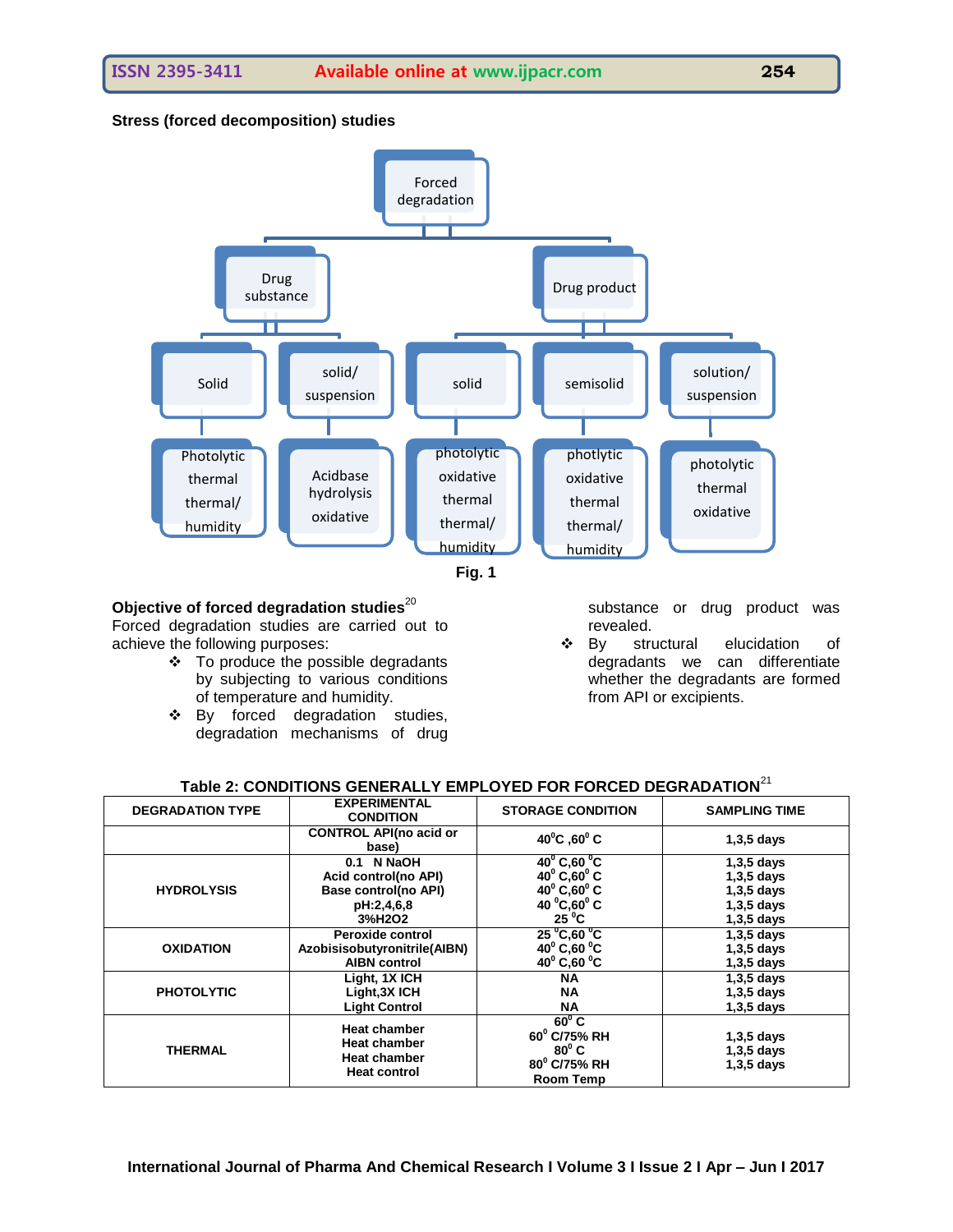# **ISSN 2395-3411 Available online at www.ijpacr.com 255**

- $\triangleright$  Hydrolysis is a chemical process that includes decomposition of chemical compound by reaction with water.
- $\triangleright$  Hydrolytic study was done under acidic or basic conditions with which involves catalysis of ionisable functional groups in molecule.
- $\triangleright$  The drug was exposed to various acidic or basic conditions which generates primary degradants.
- $\triangleright$  Generally hydrochloric acid or sulphuric acid (0.1-1M) was used for acid hydrolysis and sodium hydroxide and potassium hydroxide (0.1-1M) was used for basic hydrolysis and selection of concentration depends upon stability of drug.
- $\triangleright$  Solvents used to dissolve HCl or NaOH was based on nature of stress testing sample.
- $\triangleright$  Hydrolytic stress testing was carried out not more 7 days.

# **Oxidation conditions<sup>20</sup>**

- Oxidative degradation involves an electron transfer mechanism to form reactive anions and cations.
- > Oxidizing agents such as hydrogen peroxide (widely used), metal ions, oxygen and radical initiators (azobisisobutyronitrile,AIBN) are used.
- $\geq 0.1$ -3% hydrogen peroxide at neutral PH at room temperature for 7days causes 20% degradation.
- $\triangleright$  Oxidizing agents and its concentrations was based on drug substances.

# **Photolytic conditions<sup>20</sup>**

- This type of degradation was done to demonstrate light exposure doesn't result in unacceptable change
- Exposure to uv or fluorescent conditions generates primary degradants
- Wavelength of light in range of 300- 800nm causes photolytic degradation.
- > Maximum illumination of 6 lxh, light stress conditions can induce photo oxidation by free radical mechanism.

# **Thermal conditions<sup>20</sup>**

- $\triangleright$  Thermal degradation was carried out at strenuous conditions
- $\triangleright$  Drug products of solid state were subjected to dry and wet heat while liquid drug products are subjected to dry heat.
- $\triangleright$  Effect of temperature on thermal degradation of a substance is studied by using Arrhenius equation:

## **k = Ae-Ea/RT**

Where;

k=specific reaction rate,

 $A = frequency factor$ ,

 $Ea$  = energy of activation,

R = gas constant (1.987cal/degmole) and

 $T =$  absolute temperature. Thermal degradation study is carried out at  $40-80^{\circ}$ C.

# Humidity<sup>20</sup>

- $\triangleright$  Humidity is the key factor for establishing the potential degradants.
- $\geq$  90% Humidity for duration of one week causes degradation of samples.

## **Table 3: STABILITY TESTING CONDUCTED ACCORDING TO ICH GUIDELINES ARE AS FOLLOWS<sup>22</sup>**

| Type of product                                    | Study        | <b>Storage condition</b>                                          | Minimum time period covered |
|----------------------------------------------------|--------------|-------------------------------------------------------------------|-----------------------------|
|                                                    | Long term    | 25°C ± 2°C/60% RH ± 5% RH or 30°C<br>$\pm$ 2°C/65% RH $\pm$ 5% RH | 12 months                   |
| <b>General case</b>                                | Intermediate | 30°C ± 2°C/65% RH ± 5% RH                                         | 6 months                    |
|                                                    | Accelerated  | 40°C ± 2°C/75% RH ± 5% RH                                         | 6 months                    |
| Drug substances storage in                         | Long term    | $5^{\circ}$ C $\pm$ 3 $^{\circ}$ C                                | 12 months                   |
| refrigerator                                       | Accelerated  | 25°C ± 2°C/60% RH ± 5% RH                                         | 6 months                    |
| Drug substances storage in<br>freezer              | Long term    | $-20^{\circ}$ C $\pm$ 5°C                                         | 12 months                   |
| Drug product packed on<br>semipermeable containers | Long term    | 25°C ± 2°C/40% RH ± 5% RH or 30°C<br>$\pm$ 2°C/35% RH $\pm$ 5% RH | 12 months                   |
|                                                    | Intermediate | 30°C ± 2°C/65% RH ± 5% RH                                         | 6 months                    |
|                                                    | Accelerated  | $40^{\circ}$ C ± 2°C/not more than (NMT) 25%<br>RH.               | 6 months                    |
| Drug product intended for                          | Long term    | $5^{\circ}$ C $\pm$ 3 $^{\circ}$ C                                | 12 months                   |
| storage in refrigerator                            | Accelerated  | 25°C ± 2°C/60% RH ± 5% RH                                         | 6 months                    |
| Drug product intended for<br>storage in freezer    | Long term    | $-20^{\circ}$ C $\pm$ 5°C                                         | 12 months                   |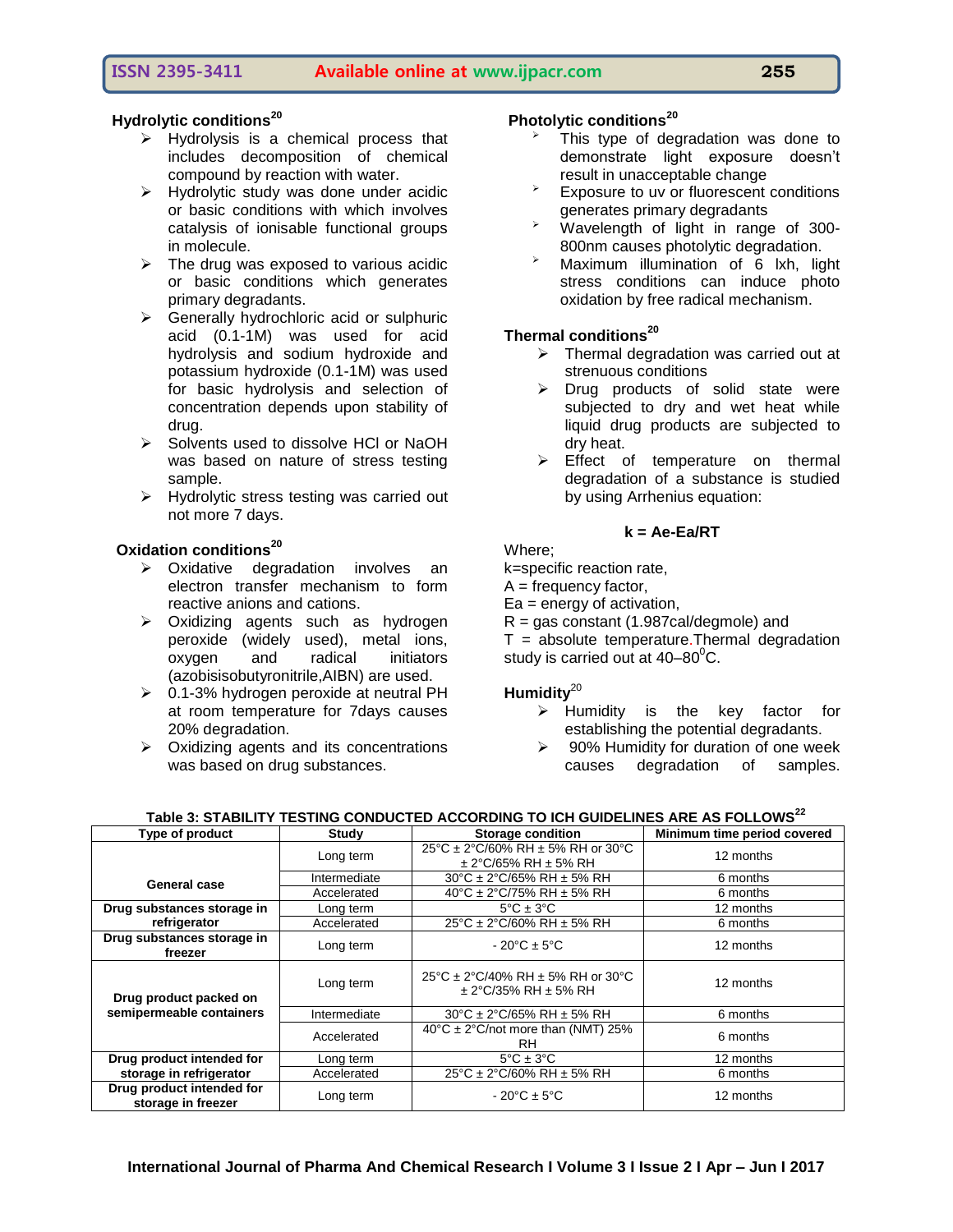# **APPROPRIATE TIMING10,11**

**FDA** quidance states that stress testing should be performed in phase 3 of regulatory submissionprocess. Stress testing in early stages such as preclinical phase or phase 1 of clinical trials is highly encouraged and was conducted on drug substance which helps in identification of degraded products and structural elucidation and optimizing stress conditions and this helps in improving of manufacturing process and proper selection of stability indicating analytical procedures.

# 4. **Preliminary separation studies on**  stressed samples<sup>1</sup>

The stress samples obtained are analyzed to study the number and types of degradation products formed under various conditions.

- Generally RP-HPLC octadecyl column, was generally used. Water- methanol or water-acetonitrile are used as mobile phases in initial stages. Buffer free mobile phases are used in preparative LC or LC-MS studies.
- The solvents are changed if the peak shape or separation problems are found. Degradation products formed are generally polar in nature, pushing the drug peak up to 15 min or more in 25cm column helps in separation of even more degradation products when formed.
- The change in retention time can be observed by changing the mobile phase but should not be pushed very far, due to increase in the resolution but oppositely peak flattens resulting in the decrease in sensitivity. The results should be compared with blank solutions and in this case fall in drug peak is quantitatively followed by a corresponding rise in degradation products peak.
- Sometimes drug fall is clearly seen but no additional rise in peak this is due to the formation of non-chromophoric groups or due to the decomposition into low molecular weight fractions. In such cases detection at multiple wavelengths or LC-MS can be used.
- Sometimes total absence of the simultaneous rise in drug peak is seen which is due to the insolubility of the products in the reaction solution which is confirmed by physical examination of the reaction mixture.in such case

product was separated and was injected separately using the solvent in which it is soluble and retention time was determined.

 Sometimes absence of degradation peak can be seen when the product formed is colored and shows no UVabsorption at particular wavelengths at which analysis was conducted. This can be verified by simple observation whether color was developed in the reaction solution. Wavelength of analysis can be adjusted.

## **5. Final method development and optimization<sup>17</sup>**

- o By preliminary chromatographic analysis RT (retention time) and RRT (relative retention time) was determined.
- o The components which has close RT or RRT should be carefully examined. PDA spectra or LC-MS profile of the product should be critically evaluated.
- $\circ$  They give the information that whether the components obtained are same or different .PDA spectra and LC-MS results suggest that any of products which are co eluting then the chromatographic studies should be modified to achieve satisfactory resolution.
- o In final study reaction solution mixtures is prepared and subjected for resolution behavior study. Resolution in mixture was closely studied to see whether the resolution is similar to that of obtained from individual samples.
- o To separate the co eluting peaks the method was optimized by changing mobile phase ratio, pH, gradient flow rate, temperature, solvent type and column and its types.

# **6. Identification and characterization of degradation products and preparation of standards<sup>17</sup>**

The drug degradation products were identified and arranged for their standards. By these specificity /selectivity of the method can be established.

Generally to identify the formed products, they are isolated and then their structure was determined through spectral and elemental analysis but this approach was tedious and time consuming when the degradants are produced.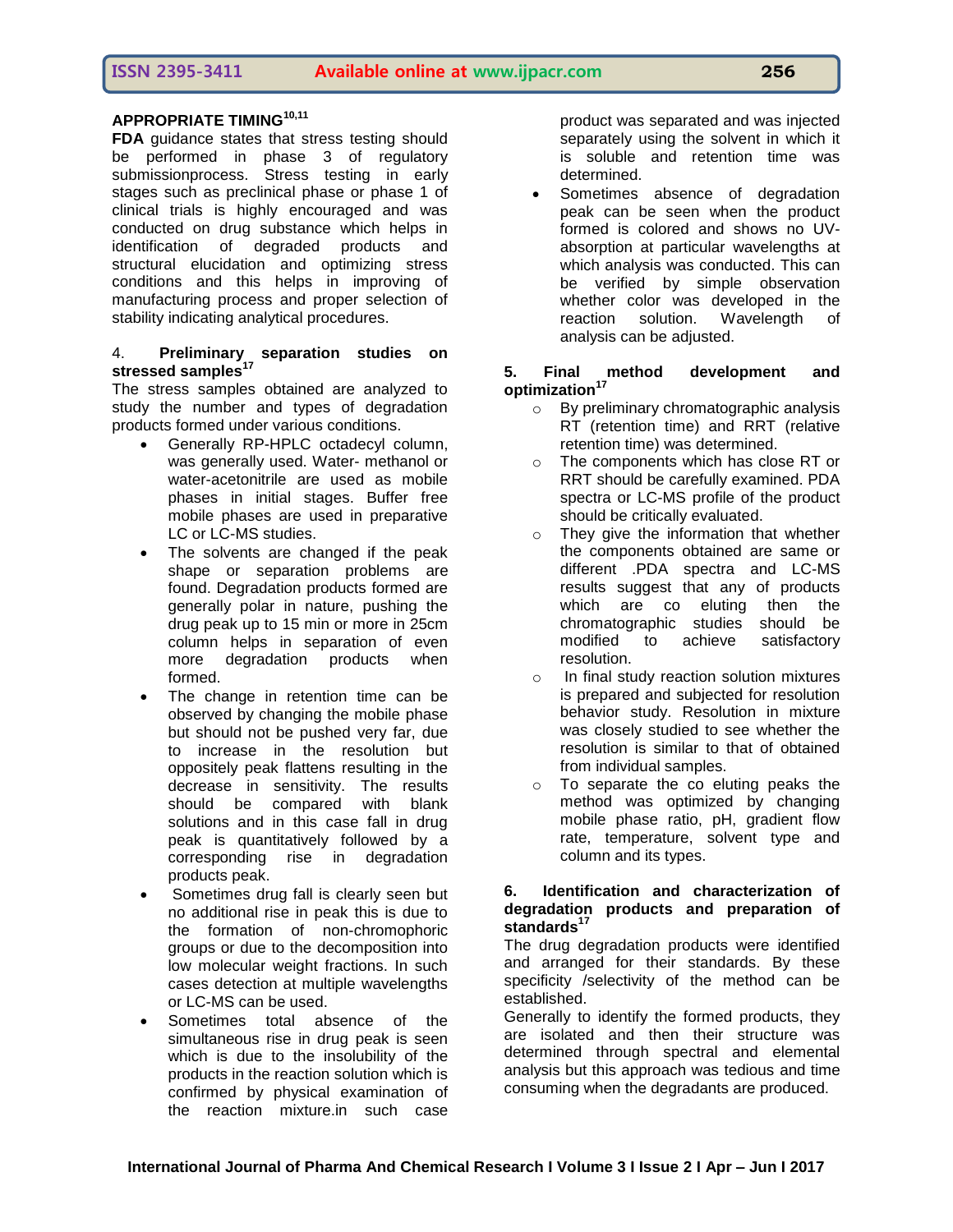- Modern approach was using hyphenated LC techniques coupled with MS. This also includes instrumental approach such as analytical HPLC, UV detection, full scan MS and tandem mass spectroscopy (LC-MS-MS) and gives idea about identification of resolving components.
- Integrated approach is becoming popular LC-MS or LC-MS-MS is employed to obtain molecular weight and fragmentation information and detailed information is by LC-NMR analysis. This type of integrated approach proves rapid and unambiguous identification of several degradation products.
- $\checkmark$  For product standards, direct way is to procure from commercial sources. If not available commercially, they should be isolated from degradation reaction solutions or synthesized in the laboratory.
- $\checkmark$  The product is isolated by identifying reaction condition where it is formed selectively and if it crystallizes on completion of reaction it was recovered simply. Otherwise reaction mixture was lyophilized directly. The recovery can also be made by using the organic solvents and solvent was evaporated to recover the product.
- $\checkmark$  When no condition was identified where product is formed quantitatively into single product then the product was isolated from mixture by preparative TLC or preparative HPLC or selective solubility based extraction. Also techniques such as normal column chromatography, medium pressure LC, chromatotron, flash chromatography etc.
- $\checkmark$  If the products identity was already established through sophisticated LC-MS or LC-NMR studies, the molecules can be synthesized, characterized and the presence can be confirmed through spiking in the degraded samples. The synthetic route has advantages that it results in neat product than obtained from isolation.

# **7. Validation of SIAM s<sup>17</sup>**

Validation of analytical methods was given under ICH guidelines Q2A, Q2B, FDA guidance and by USP. The validation of SIAM has two stages.

**1 st stage**: During early development cycle when drug substances subjected to FDS and SIAM was established based on the drug degradation behavior main focus of validation at this stage is on establishment of specificity or selectivity followed by other parameters like accuracy, precision, range, linearity, robustness. The LOD and LOQ are also determined to establish mass balance. Mass balance is a process of adding the assay value and levels of degradation products to check how closely they add up to 100% of the initial value, with consideration on analytical error. The balance could not be achieved unless all degradation products are separated well. But mass balance is difficult to establish in situations such as

- Formation of multiple degradation products, which involves complex reaction pathways and drug excipient interactions
- Incomplete detection due to loss of UV chromophore or lack of universal detection.
- Loss of drug/ degradation products as volatiles
- Diffusive losses into or through containers
- Elution or resolution problems
- In appropriate or unknown response factors due to lack of standards
- Errors and variability in the drug content assay.[1,39]

 $2<sup>nd</sup>$ stage: SIAM developed is extended to formulation, the emphasis gets limited to just prove the pertinence of the established validate parameters in the presence of excipients and other formulation constituents. Here only the critical parameters like specificity, selectivity, accuracy, precision are revalidated.

If SIAM was developed directly for formulation without bulk drug involvement, then all validation parameters should be established.

The specificity or selectivity of SIAM can be established if degradation chemistry of drugs is known and standards of products were available. The main efforts involves development of method that separates the degraded components. Peak purity becomes crucial at this stage. Peak purity can be established by various techniques like PDA detection, dual wavelength ratio chromatography, second order derivative spectroscopy etc generally UV-HPLC detectors allow for simultaneous measurement of multiple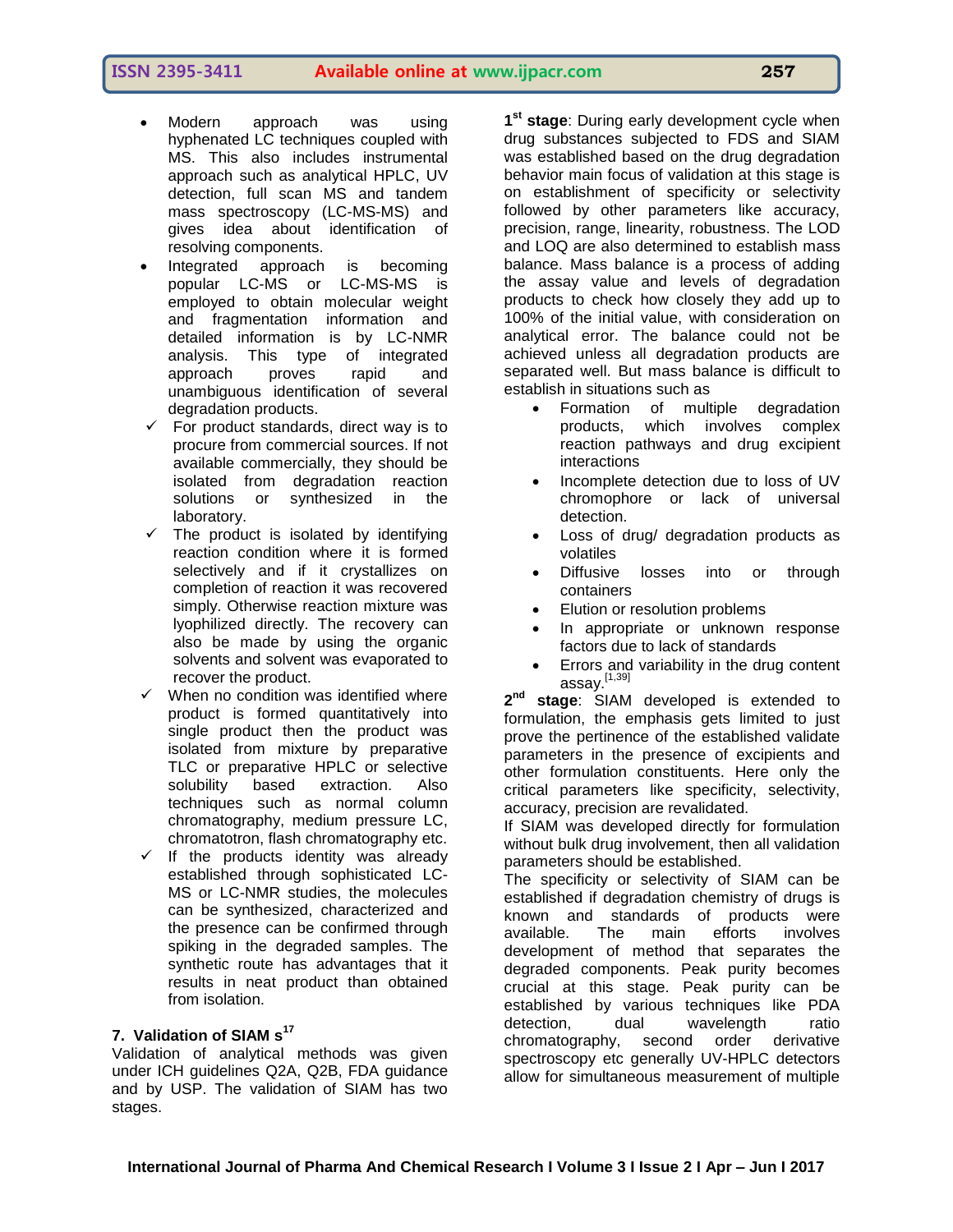wavelengths which helps in peak purity testing during development of SIAM.

**Accuracy** can be determined by spiking the known amount of drug to either placeboes or the formulations and percent recovery of the drug was determined, better method is spiking the drug in a mixture of degraded solutions.

**Precision** is concerned no special requirements for stability indicating methods and the same procedure for normal assay methods can be applied.

**Linearity** for SIAM s should established initially in the range of 0-100% as drug may fall to very low concentrations during forced decomposition studies. Validation range for the degradation products during stability studies usually should vary from 0 to 20%.

## **CONCLUSION**

Stability indicating assay method is essential for regulatory requirement and also provides information regarding degradants and degradation pathways that would form during storage. Thus they help in pharmaceutical development in areas such as formulation development, manufacturing and packing in which knowledge of chemical behavior helps to improve drug product.

#### **ACKNOWLEDGEMENTS**

The authors are thankful to principal and management of Chalapathi institute of pharmaceutical sciences and Sri Padmavathi School of pharmacy for providing necessary facilities to carry out the work. The support rendered by department of pharmaceutical analysis was deeply acknowledged.

#### **REFERENCES**

- 1. W. F. Head, Jr.,J. Pharm. Sci., 50,1041( 1961).
- 2. G. J. Papariello, H. Letterman, and R. E. Huetteman,ibid., 53,663( 1964)
- 3. D.D. Hong, M. Shah, Development and Validation of HPLC stability-indicating assays, In: Drug Stability: Principles and Practices, J.T. Carstensen, C.T. Rhodes (Eds.) Marcel Dekker, New York, 2000, pp. 329–384
- 4. Sherawat R, Maithani M, Singh R,Regulatory aspects in development of stability indicating method: A review. Chromatographia 2010;72:1-6
- 5. ICH guidelines, Q1A(R2): Stability Testing of New Drug Substances and Products (revision2), International Conference on Harmonization
- 6. International Conference on Harmonization. Q1B: Photostability Testing of New Drug Substances and Products. US Department of Health and Human Services; Rockville, MD: 1997;62(95):27115–27122
- 7. International Conference on Harmonization. Q2(R1): Validation of Analytical Procedures: Text and Methodology. London, UK: European Medicines Agency; 1995;60(11260):27463–27467.
- 8. International Conference on Harmonization. Q3A (R2): Impurities in New Drug Substances. Published in the Federal Register on Jun 2008.
- 9. International Conference on Harmonization. Q3B (R2): Impurities in New Drug Products. London, UK: European Medicines Agency; 2003; 68(220):64628–64629.
- 10. International Conference on Harmonization. Q6A: Requirements for stability indication assays under universal tests/criteria for both drug substance sand drug products London, UK: European Medicines Agency; 1999; 64:44928.
- 11. Guidance for Industry: Submitting Documentation for the Stability of Human Drugs and Biologics (FDA, Rockville,MD, 1987).
- 12. Guideline for Submitting Samples and Analytical Data for Methods Validation (FDA, Rockville,MD, 1987).
- 13. Reviewer Guidance: Validation of Chromatographic Methods (FDA, Rockville,MD,1994).
- 14. Guidance for Industry (Draft): Stability Testing of Drug Substances and Drug products (FDA, Rockville,MD, 1998).
- 15. Guidance for Industry (Draft): CMC Content and Format, INDs for Phase 2 and 3 Studies of Drugs, Including Specified Therapeutic Biotechnology-Derived Products(FDA, Rockville,MD, 1999).
- 16. Draft Guidance for Industry on Analytical Procedures and Methods Validation:Chemistry,Manufacturing, and Controls Documentation (FDA, Rockville,MD, 2000).